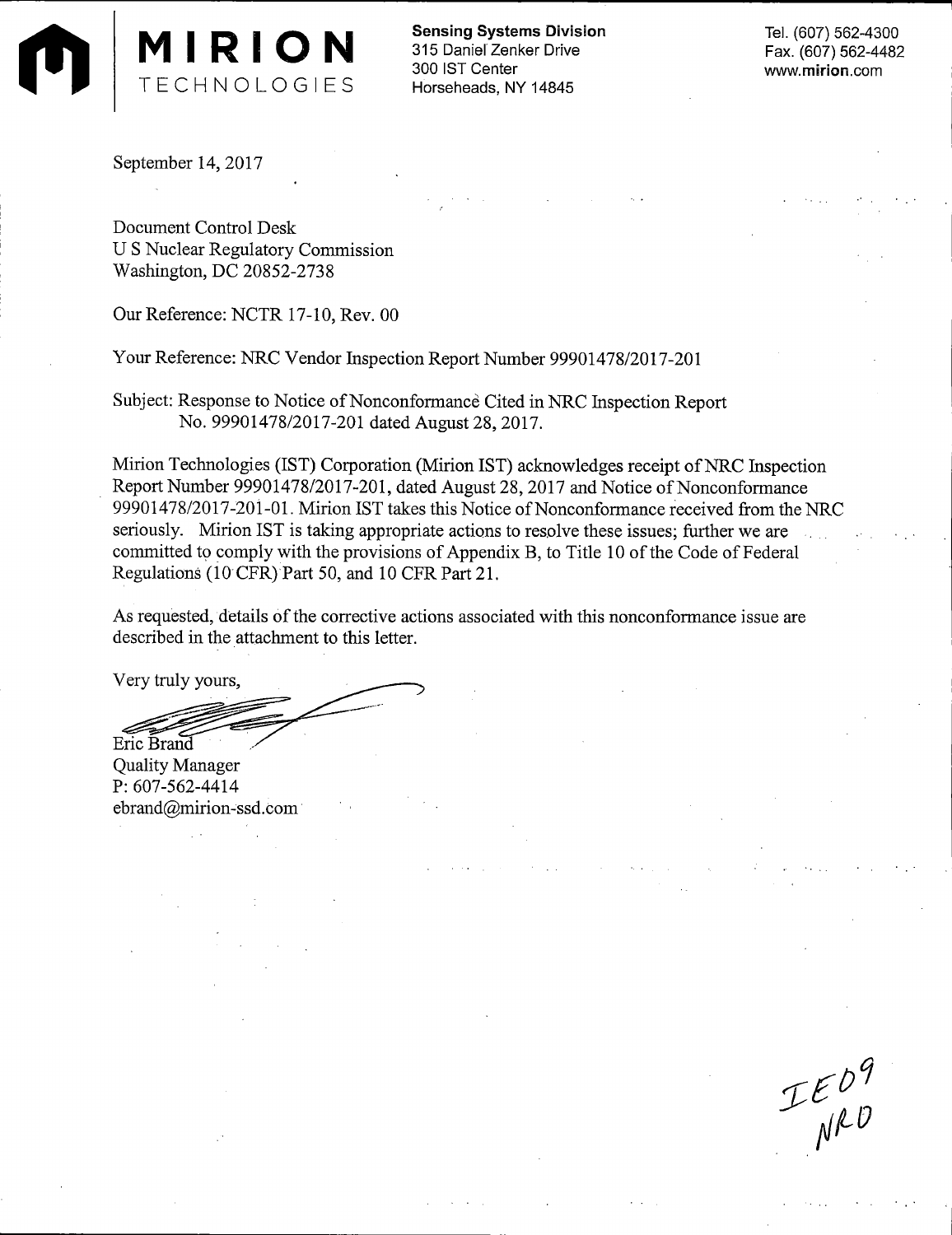

# **Response to NRC Nonconformance 99901478/2017-201-01**

September  $14<sup>th</sup>$ , 2017

MIRION TECHNOLOGIES (IST) CORPORATION

Sensing Systems Division 315 Daniel Zenker Drive 300 IST Center Horseheads, NY 14845

Prepared By:

Reviewed By:

Brand, Quality Markager

Kevin Emmons, Engineering Manager

Endorsed By:

Tim Pelot, Director of Operations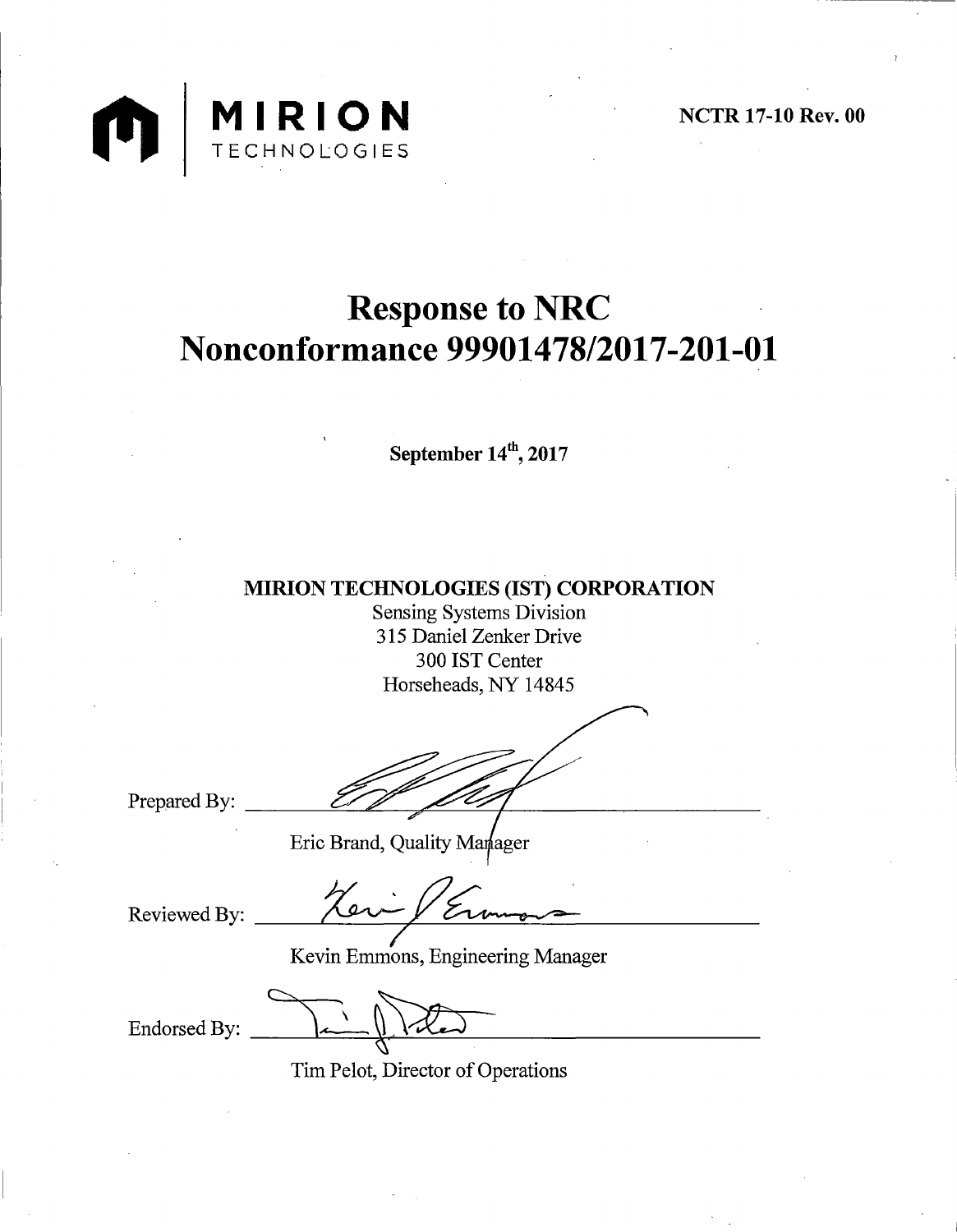**Page 1of6** 

 $\alpha$ 

| Rev.<br>No. | Page<br>No. | <b>Description</b><br>$\eta_{\rm c}$ , $\tau_{\rm c}$ | Prepared<br>By              | Reviewed<br>$\mathbf{B}\mathbf{y}$ | Endorsed<br>By |
|-------------|-------------|-------------------------------------------------------|-----------------------------|------------------------------------|----------------|
| $00\,$      | All         | Original                                              | <b>A</b><br>$\frac{1}{\pi}$ | <b>Signatures on Front</b>         |                |
|             |             |                                                       | $\bullet$                   |                                    |                |
|             |             |                                                       |                             |                                    |                |
|             |             |                                                       |                             |                                    |                |
|             |             |                                                       |                             |                                    |                |
|             |             |                                                       |                             |                                    |                |

 $\hat{\boldsymbol{\beta}}$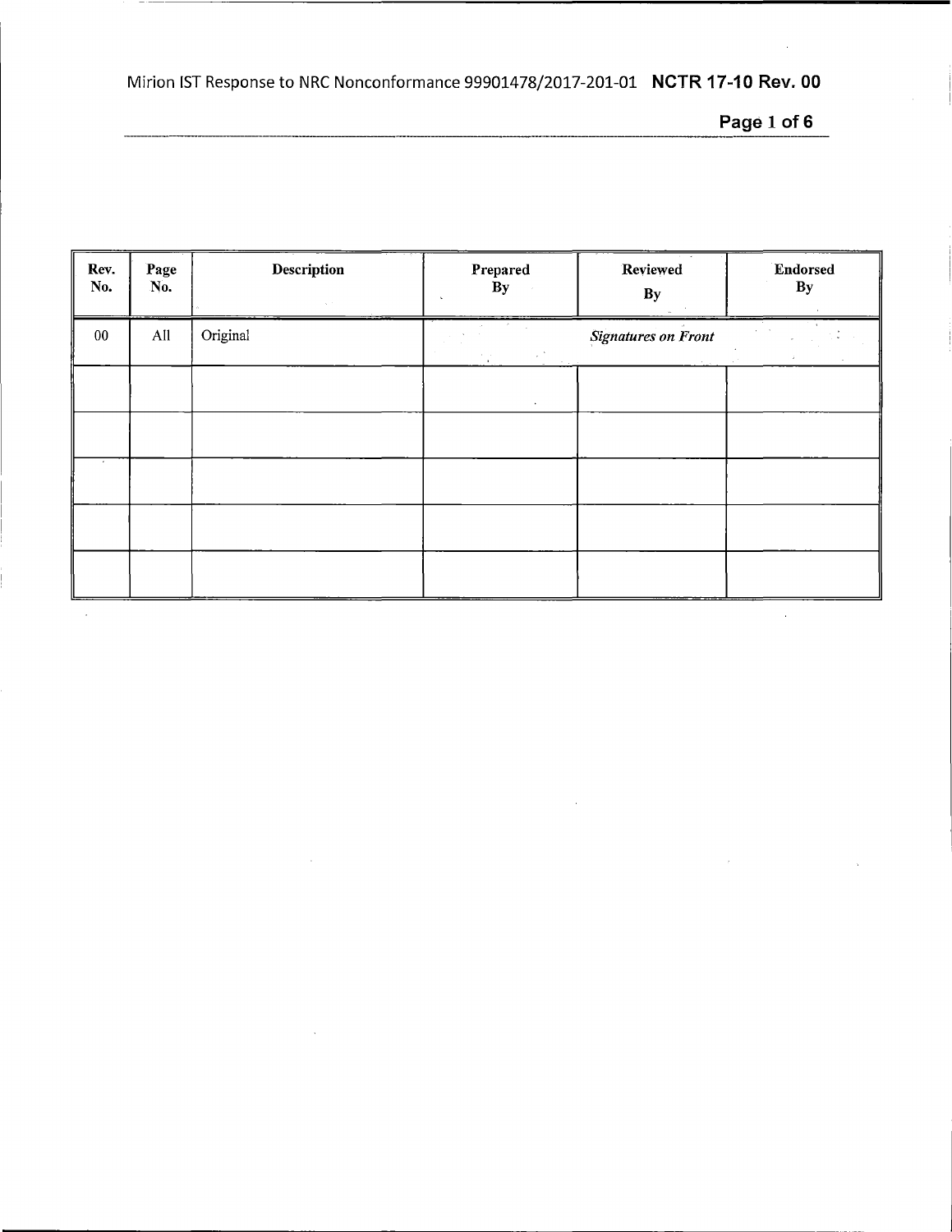**Page 2 of 6** 

**[1]** The reason for the noncompliance or, if contested, the basis for disputing the noncompliance;

Prior to the year 2000, Mirion Technologies (IST) Corporation ("Mirion IST") possessed a chemical/physical laboratory capable of performing positive material validation. The capabilities included quantitative chemical abilities and the ability to perform mechanical property assessment. These laboratory capabilities were used for the receipt validation process. In 2000, Mirion IST relocated to a new location, and limited in-house laboratory capabilities were established at the new facility. As a result, Mirion IST principally outsourced the receipt validation process to external independent labs evaluated in accordance with the Quality Assurance Program.

In 2010, Mirion IST obtained a Niton Alloy Analyzer for the purpose of performing positive material validation. The Niton Alloy Analyzer was acquired with the intent to increase the internal laboratory capabilities. The Niton Alloy Analyzer was implemented on October  $5<sup>th</sup>$ , 2010.

The Niton Alloy Analyzer correctly identified the alloy of various test coupons. The alloys of these test coupons were analyzed and certified by an independent lab. The test coupons then became the point of use verification references before and after each use. The Niton Alloy Analyzer output was used in conjunction with the vendor submitted certifications to ensure material alloy concurrence. As identified during the NRC Inspection 99901478/2017-201 Mirion IST verified "the material characteristics of purchased metals using a Niton Alloy Analyzer. However, the analyzer failed to verify all chemical and material properties of the metals."

The reason for noncompliance was determined to be that the Niton Alloy Analyzer was not capable of verifying the specified material properties. It was further determined that Mirion IST did not adequately evaluate the Niton Alloy Analyzer for its capabilities and limitations prior to its implementation. At the time, a process did not exist for the adequate assessment of the purchase/implementation of new analytical equipment.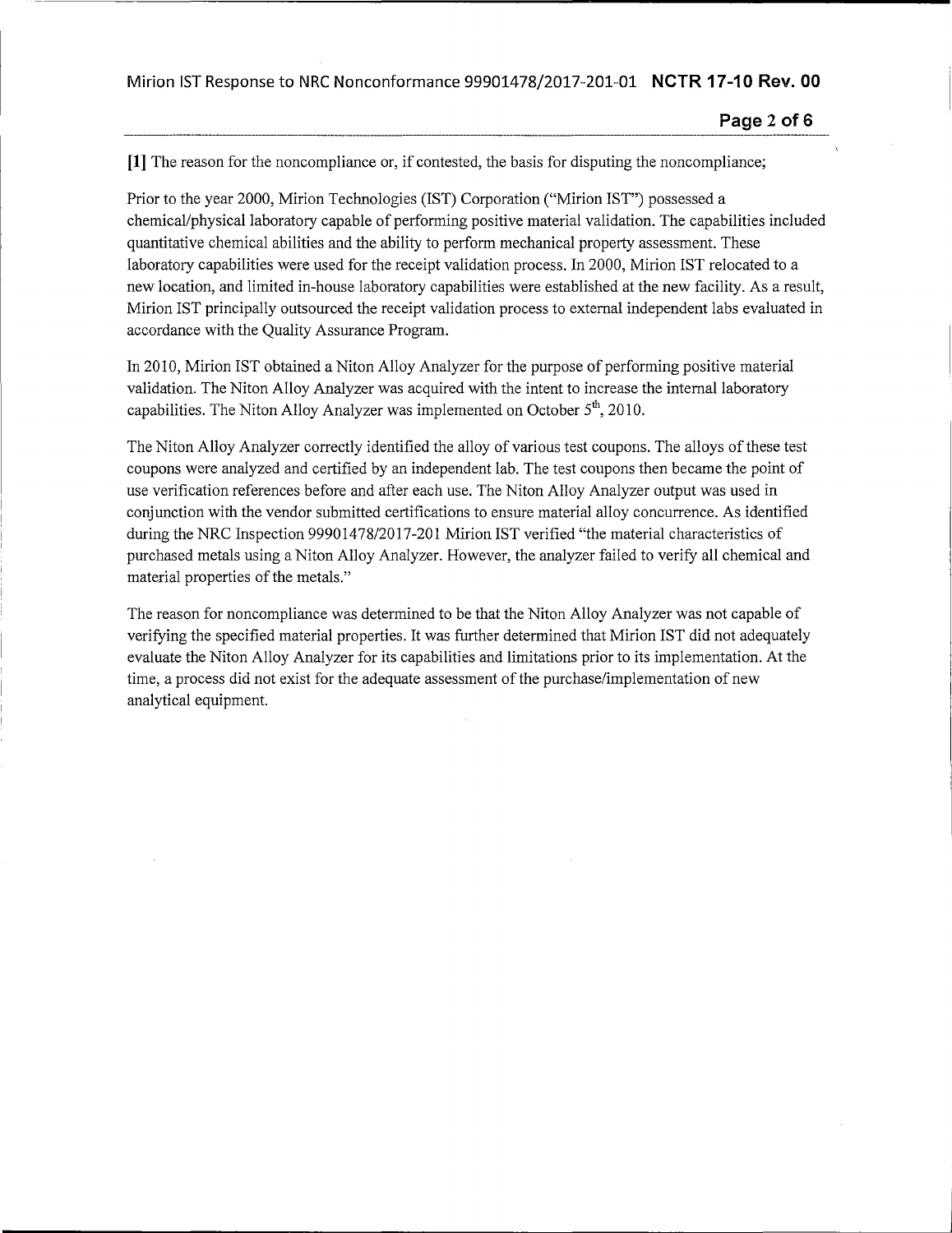[2] The corrective steps that have been taken and the results achieved;

- a. On August  $24^{th}$ , 2017 Mirion IST placed a stop shipment of safety-related items until the metals and metallic fasteners included in those items have been properly dispositioned.
- b. Mirion IST conducted a preliminary evaluation to determine what programmatic weaknesses allowed this to occur.
- c. Mirion IST suspended usage of the Niton Alloy Analyzer for the receipt acceptance of metals and metallic fasteners on July  $31^{\rm st}$ , 2017.
- d. Mirion IST initiated a Corrective Action Request (CAR) in accordance with the Mirion IST Quality Assurance Program.

Mirion IST identified the extent of condition is limited to acceptance of metals and metallic fasteners received on or after October <sup>5th</sup>, 2010 and until August 15<sup>th</sup>, 2017 as the acceptance of these materials was predicated primarily on the Niton Alloy Analyzer providing positive material validation.

Extent of Condition: Vendor lots of metals and metallic fasteners procured for production of safety-related items from October  $5<sup>th</sup>$ , 2010 through August 15<sup>th</sup>, 2017. The extent of condition was bound to these limiting factors:

- 1. The NRC Inspection Report cited the usage of the Niton Alloy Analyzer as being the primary point of concern.
- 2. The model of Alloy Analyzer used by Mirion IST, Niton XL3T/900S 50kev, is specifically restricted to metallic substrates.
- 3. The first recorded usage of the Mirion IST owned Niton Alloy Analyzer was found to be October  $5<sup>th</sup>$ , 2010.
- e. Prior to the usage of the Niton Alloy Analyzer, the principal method for positive material validation was analysis of the material properties through the usage of a qualified independent laboratory. Mirion IST developed a plan for establishing reasonable assurance that metal and metallic fasteners accepted during the extent of condition period met the imposed procurement requirement.

## Overview of Reasonable Assurance Initiative:

A material validation initiative will be completed by Mirion IST. A statistical sampling approach will be utilized as the primary method to determine the acceptance of the materials. Material batches will be assessed by the independent laboratory analysis and acceptance of the metals and metallic fasteners' requisite material properties. These materials were previously accepted by Mirion IST's program through the usage of the Niton Alloy Analyzer in combination with the vendor-provided material batch certifications. Lot formations and sampling methodologies are based on EPRI's Guideline for Sampling in the Commercial-Grade Item Acceptance Process (hereinafter "TR-017218-R1 "). Reasonable assurance that selected characteristics conform to acceptance requirements will be demonstrated through the evaluation of a vendor's material batch quality history record.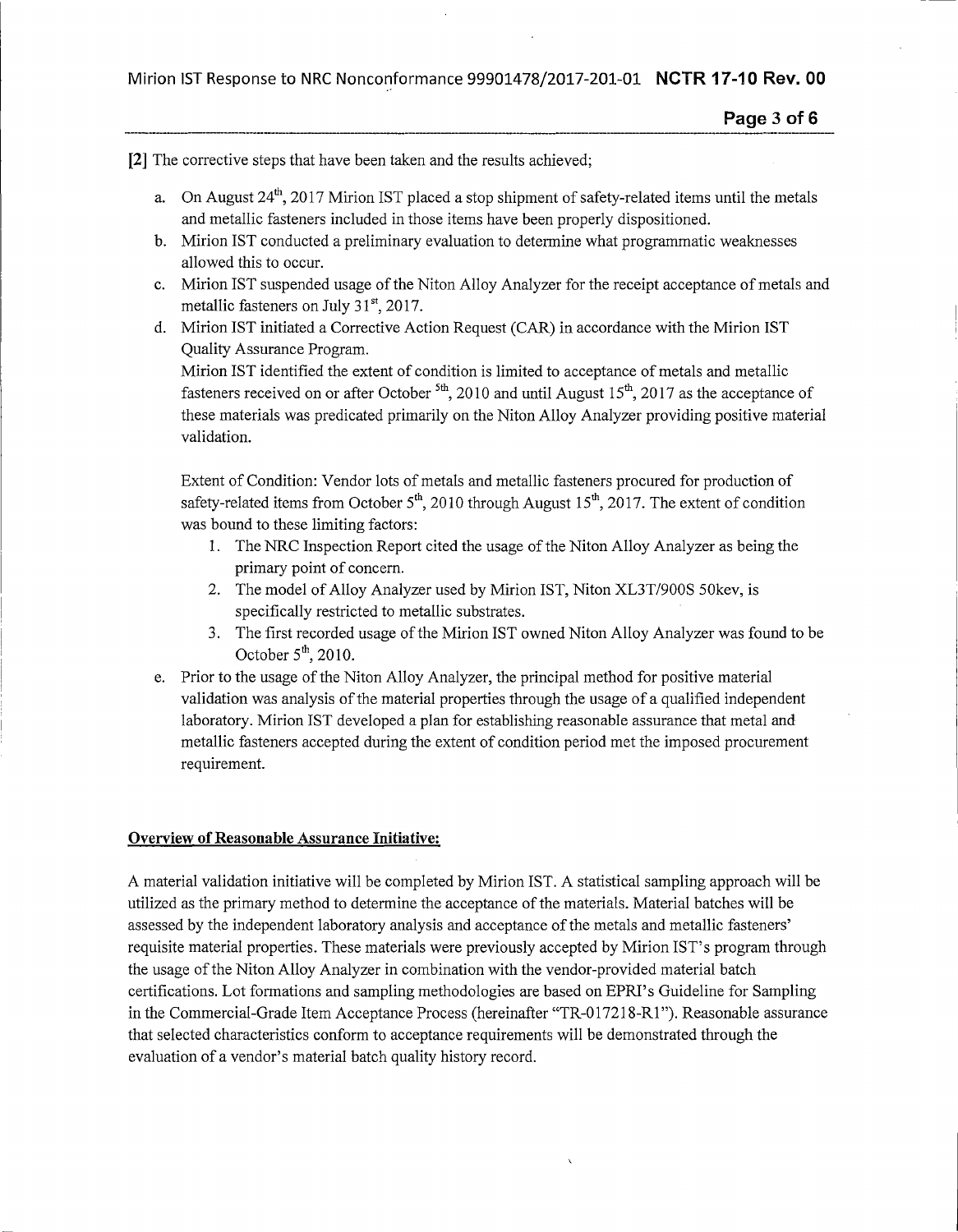### Vendor Lot & Batch Sampling Formation:

Each vendor was assessed to determine an appropriate lot formation based on TR-017218-Rl.



#### Independent Analysis and Acceptance:

The specific test specimens to be assessed will be sent by Mirian IST for analysis for the requisite material properties by a Mirian !ST-approved independent test laboratory. Acceptance of the material batch will be predicated on the results from the independent analysis being compared to the requirements for the selected characteristics. Acceptance of the batch lots for each of the identified vendors using the defined sampling methodology will establish reasonable assurance that metal and metallic fasteners accepted during the extent of condition period have met the imposed procurement requirements.

The validation documents for the items in this initiative will be completed and used to evaluate items for acceptability. Existing inventory of conforming items will be "restocked" as the item part number with a delineator. If an item from a given vendor does not conform to its validation document, all items from the vendor that have been used in shipped product will be evaluated using the Mirion IST 10 CFR Part 21 process.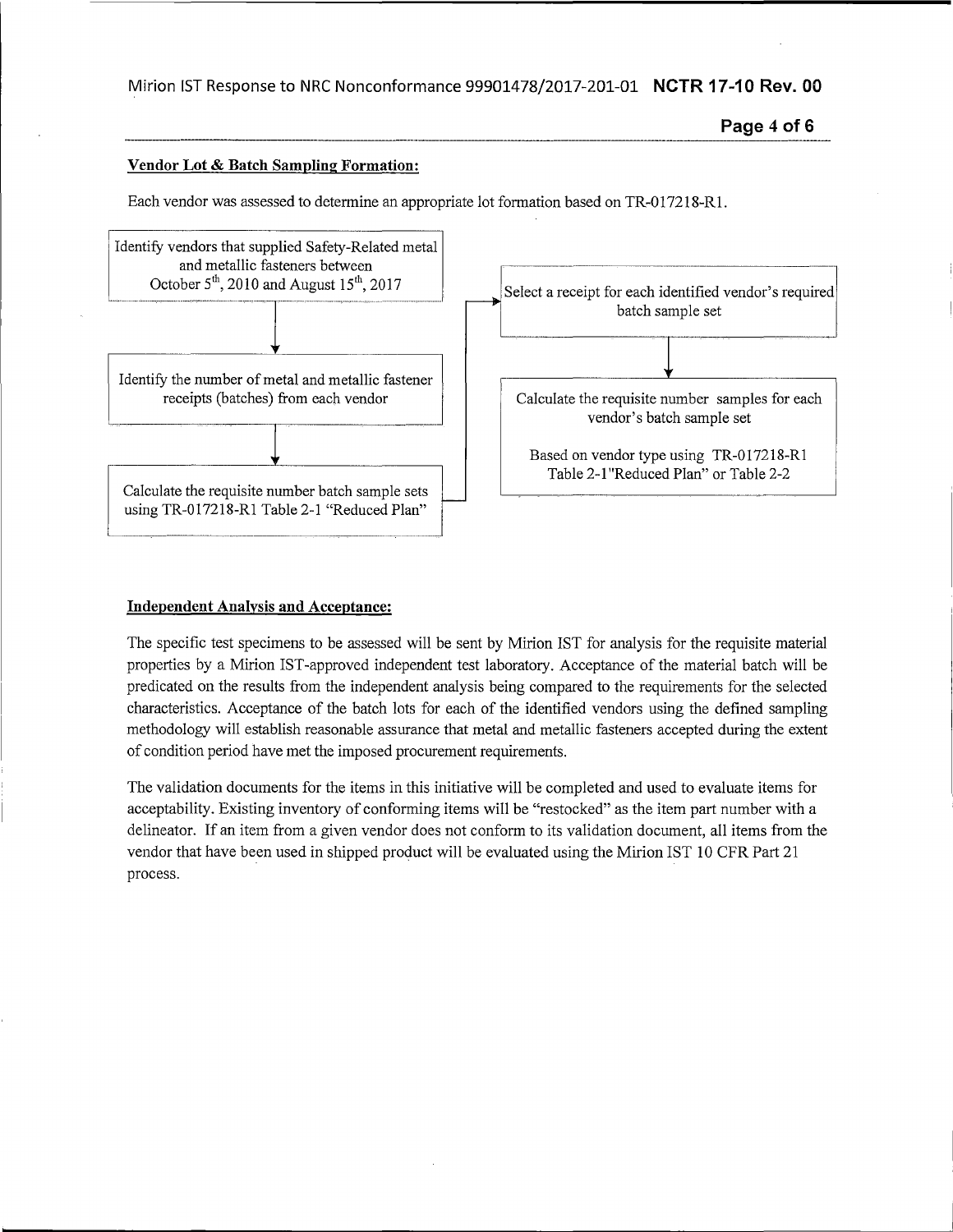**Page 5of6** 

## Summary of Corrective Steps:

The Mirion IST vendors who have supplied metals and metallic fasteners since the implementation of the Niton Alloy Analyzer have been identified. An appropriate EPRI based methodology was utilized to determine appropriate sampling of each vendor's receipts and to determine the requisite vendor lots to be validated.

The successful completion of this initiative will provide reasonable assurance that the properties of the previously accepted metals and metallic fasteners met the procurement requirements. Reasonable assurance is based on statistical sampling methodologies and backed by a historical precedence of acceptance and successful use. The prior acceptance of the material batches through the usage of the hardware/mill certifications with a Niton Alloy Analyzer analysis, combined with the material validation initiative being completed, provides reasonable assurance that correct materials were supplied. The aggregation of this information demonstrates the vendors supplying the materials had adequate quality controls in place.

[3] The corrective steps that will be taken to avoid further noncompliance;

It was determined that the reason for the noncompliance was primarily attributable to lack of procedural guidance on the evaluation and implementation of new analytical equipment. The following corrective measures will assure future compliance:

- a. A new Standard Operating Procedure (SOP) will be developed to ensure that adequate evaluations are completed prior to the implementation of any new analytical tooling.
- b. The Niton Alloy Analyzer will not be reintroduced as a tool used for acceptance until its capabilities and limitations are evaluated in accordance with the newly created SOP.
- c. Mirion IST Engineering has created a new process that clearly identifies the item's requisite attributes and the methods by which they are to be accepted. This new process introduces specifications referred to hereinafter as the "validation documents".
- d. For items received prior to August  $16<sup>th</sup>$ , 2017 currently held in Incoming Inspection, validation documents will be completed and used to determine acceptability of items, prior to their release from Mirion IST's Incoming Inspection.
- e. Validation documents for items received on or after August  $16<sup>th</sup>$ , 2017 will be completed and used to determine acceptability of items, prior to their release from Mirion IST's Incoming Inspection. Validation documents for new procurement specifications will be created and implemented prior to ordering the items.
- f. Items which do not conform to the validation document requirements will either be rejected by Mirion IST or be dispositioned by the appropriate cognizant organization (Equipment Qualification owner or Design Specification owner).
- g. The validation documents will be integrated into the safety-related product bill of materials and product equipment qualification baseline documents.